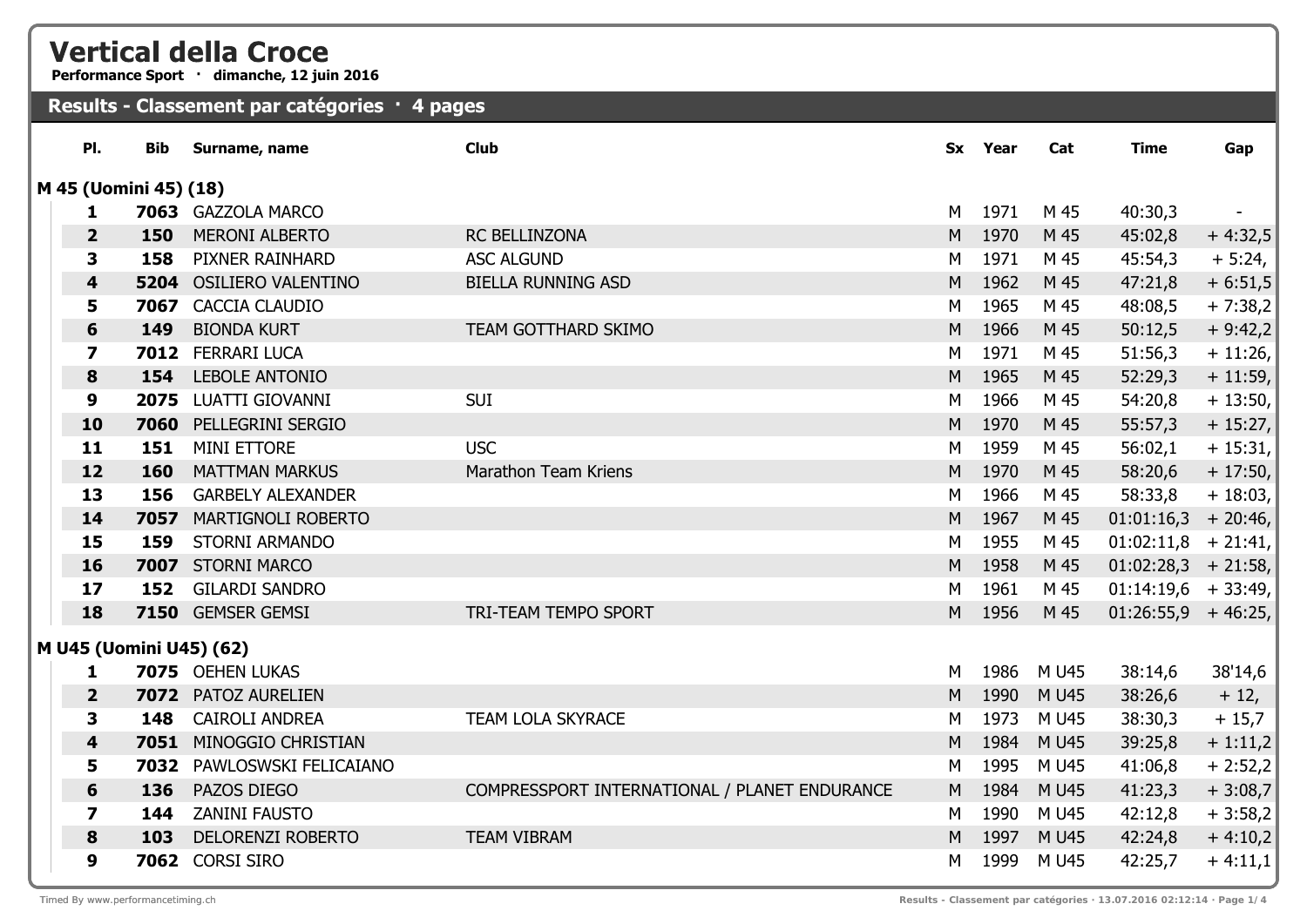| PI. | Bib  | Surname, name                  | <b>Club</b>                |   | Sx Year | Cat         | <b>Time</b> | Gap        |
|-----|------|--------------------------------|----------------------------|---|---------|-------------|-------------|------------|
| 10  | 143  | <b>BADA STEVEN</b>             |                            | M | 1975    | M U45       | 43:09,3     | $+4:54,7$  |
| 11  | 117  | BEFFA ALESSANDRO               | TEAM GOTTHARD SKIMO        | M | 1984    | M U45       | 43:28,5     | $+5:13,9$  |
| 12  | 113  | <b>GIOTTONINI MATTEO</b>       |                            | M | 1985    | M U45       | 43:38,5     | $+ 5:23,9$ |
| 13  | 7061 | <b>GARBANI ORESTE</b>          |                            | M | 1998    | M U45       | 44:20,5     | $+6:05,9$  |
| 14  | 7080 | MATSUNAGA HIROAKI              |                            | M | 1980    | M U45       | 45:00,8     | $+6:46,2$  |
| 15  | 139  | <b>MOROSI PETER</b>            |                            | М | 1982    | M U45       | 45:39,5     | $+7:24,9$  |
| 16  | 105  | <b>LEONI ALAN</b>              | TEAM GOTTHARD SKIMO        | M | 1981    | M U45       | 45:50,5     | $+7:35,9$  |
| 17  | 7066 | <b>CALABRESI NICOLA</b>        |                            | M | 1982    | M U45       | 46:01,5     | $+7:46,9$  |
| 18  | 7048 | <b>BERSIER ALAIN</b>           |                            | M | 1972    | M U45       | 46:38,3     | $+8:23,7$  |
| 19  | 132  | CASELLINI GIACOMO              | ATLETICA ALTO LARIO        | М | 1988    | M U45       | 47:01,8     | $+8:47,2$  |
| 20  | 107  | FERRARI ADAM                   |                            | M | 1973    | M U45       | 47:14,8     | $+9:00,2$  |
| 21  | 104  | <b>DELORENZI MARCO</b>         | <b>USC</b>                 | М | 1999    | M U45       | 47:16,8     | $+9:02,2$  |
| 22  | 7054 | <b>MAYENCOURT GILLES</b>       |                            | M | 1991    | M U45       | 48:04,5     | $+9:49,9$  |
| 23  | 137  | <b>EGGENSCHWILER FLORENT</b>   | UNIL - EPFL                | М | 1986    | M U45       | 48:06,8     | $+9:52,2$  |
| 24  | 123  | <b>GASPARINI FABIO</b>         | <b>SCI CLUB PREGASSONA</b> | M | 1992    | M U45       | 48:47,5     | $+10:32,$  |
| 25  | 7069 | <b>MARIOTTI KEAN</b>           |                            | М | 1987    | M U45       | 49:29,9     | $+11:15,$  |
| 26  | 111  | <b>BIOLCARI RINALDI MATTEO</b> |                            | M | 1981    | M U45       | 49:34,3     | $+ 11:19,$ |
| 27  | 7076 | <b>CASTELLI STEFANO</b>        |                            | М | 1975    | M U45       | 49:37,8     | $+11:23,$  |
| 28  | 7053 | PIANTA PABLO                   |                            | M | 1972    | M U45       | 49:48,6     | $+ 11:34,$ |
| 29  | 119  | PALKO BJÖRN                    |                            | М | 1976    | M U45       | 50:02,8     | $+11:48,$  |
| 30  | 114  | <b>BISI ALESSANDRO</b>         |                            | M | 1992    | M U45       | 50:05,9     | $+11:51,$  |
| 31  | 7058 | <b>BLÄUER ALEXANDRE</b>        |                            | M | 1972    | M U45       | 50:39,5     | $+ 12:24,$ |
| 32  | 102  | <b>ROSA GIORGIO</b>            | <b>TRAIL MOESA</b>         | M | 1972    | M U45       | 50:45,9     | $+12:31,$  |
| 33  | 5238 | <b>LECLERC MATTHIEU</b>        | UNIL-EPFL/PLANET ENDURANCE | М | 1991    | M U45       | 51:11,5     | $+12:56,$  |
| 34  | 110  | FREZZATO MATTEO                |                            | M | 1983    | M U45       | 52:13,3     | $+13:58,$  |
| 35  | 7077 | <b>RUZZI LUCA</b>              |                            | M | 1999    | M U45       | 52:13,8     | $+13:59,$  |
| 36  | 135  | <b>BERGERT MARTIN</b>          | <b>MANGO</b>               | M | 1986    | M U45       | 52:15,8     | $+14:01,$  |
| 37  | 106  | <b>SCHWITTER THOMAS</b>        |                            | М | 1972    | M U45       | 52:23,5     | $+14:08,$  |
| 38  | 7079 | <b>COLLENBERG FRANCO</b>       |                            |   | M 1985  | <b>MU45</b> | 53:05,1     | $+ 14:50,$ |
| 39  | 7065 | <b>BODEO ARMANDO</b>           |                            | М | 1992    | M U45       | 53:44,6     | $+15:30,$  |
| 40  | 100  | FRIES NICO                     |                            | M | 1991    | M U45       | 53:53,8     | $+15:39,$  |
| 41  | 140  | TAMBURELLI ANDREA              |                            | М | 1989    | M U45       | 55:05,8     | $+16:51,$  |
| 42  | 7052 | PAGNAMENTA MATTIA              |                            | M | 1994    | M U45       | 55:09,8     | $+16:55,$  |
| 43  | 7059 | <b>BERNARDAZZI SIMONE</b>      |                            | М | 2002    | M U45       | 55:10,6     | $+16:56,$  |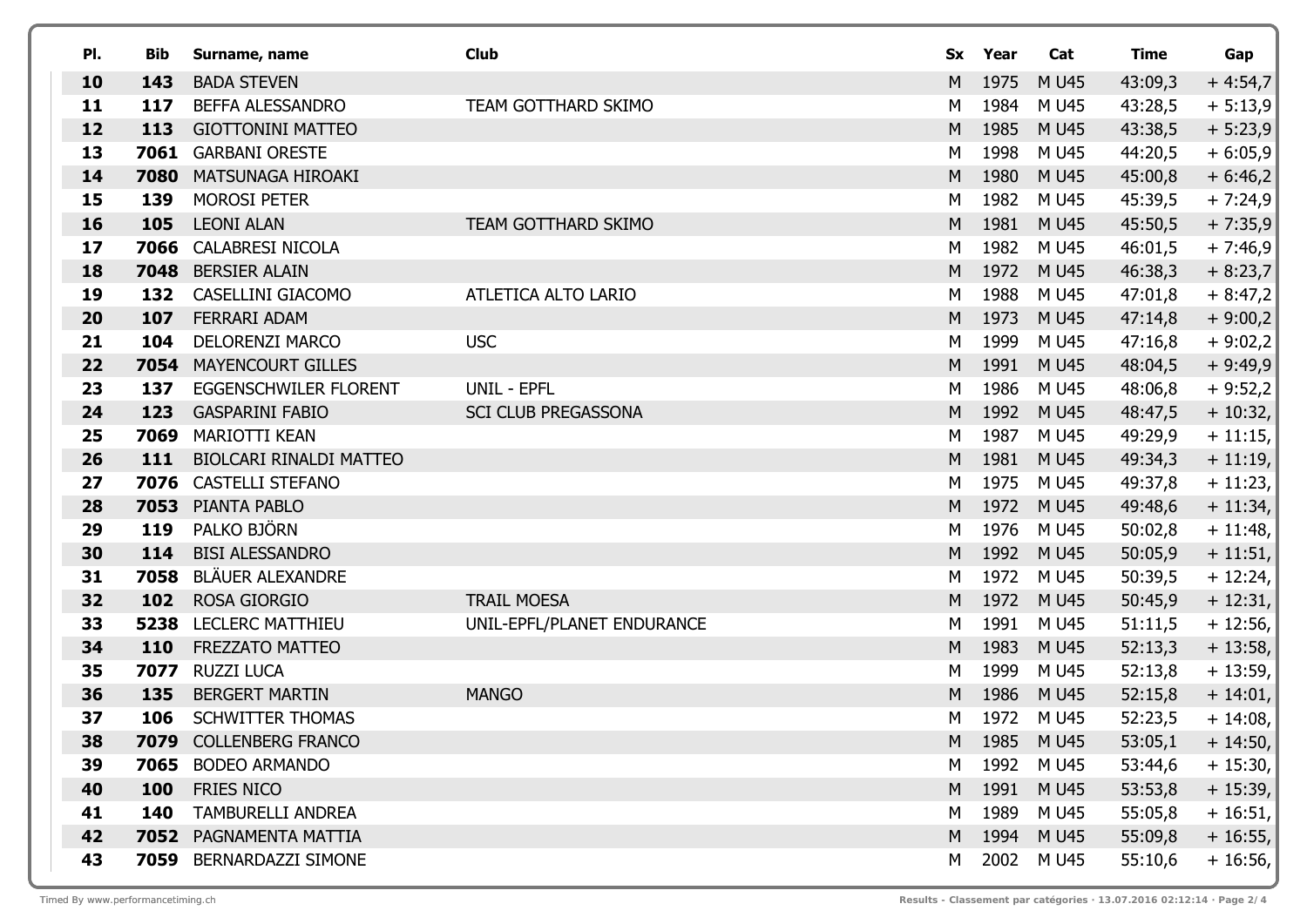| PI.                     | Bib | Surname, name                          |        | <b>Club</b>                                   |          | Sx Year      | Cat            | <b>Time</b>           | Gap                   |
|-------------------------|-----|----------------------------------------|--------|-----------------------------------------------|----------|--------------|----------------|-----------------------|-----------------------|
| 44                      |     | 7071 NAVA ANDREA                       |        |                                               | M        | 1984         | M U45          | 56:10,3               | $+17:55,$             |
| 45                      |     | 7064 CONNE FLAVIEN                     |        |                                               | M        | 1980         | M U45          | 56:10,6               | $+17:56,$             |
| 46                      | 142 | <b>TAJANA ANDREA</b>                   |        |                                               | M        | 1987         | M U45          | 56:23,3               | $+18:08,$             |
| 47                      |     | 7006 BORIOLI STEVEN                    |        |                                               | M        | 1979         | M U45          | 58:47,3               | $+20:32,$             |
| 48                      | 120 | <b>LUSARDI CHRISTIAN</b>               |        |                                               | M        | 1987         | M U45          | 59:00,8               | $+20:46,$             |
| 49                      | 126 | SARINELLI DAVIDE                       |        |                                               | M        | 1988         | M U45          | 59:34,8               | $+21:20,$             |
| 50                      | 127 | <b>KOHN CHRISTIAN</b>                  |        | TEAM TEMPO-SPORT BIKESPEED.CH                 | M        | 1975         | M U45          | 59:38,8               | $+21:24,$             |
| 51                      | 129 | <b>SCHWENDENER NICOLA</b>              |        |                                               | M        | 1976         | M U45          | 59:40,1               | $+21:25,$             |
| 52                      |     | 7056 GENERELLI PAOLO                   |        |                                               | M        | 1989         | M U45          | $01:00:45,8$ + 22:31, |                       |
| 53                      | 147 | ANCAROLA RAFFAELE                      |        |                                               | M        | 1997         | M U45          | $01:01:37,1$ + 23:22, |                       |
| 54                      | 121 | MÜLLER FLO                             |        |                                               | M        | 1979         | M U45          | $01:01:55,3$ + 23:40, |                       |
| 55                      | 146 | <b>ANCAROLA MARCELLO</b>               |        |                                               | M        | 1973         | M U45          | $01:02:02,6$ + 23:48, |                       |
| 56                      | 145 | AIELLO SAPIENZA FRANCESCO              |        | <b>VARESE LIFE MASTER</b>                     | M        | 1973         | M U45          | $01:03:35,1$ + 25:20, |                       |
| 57                      | 131 | RALLO FILIPPO                          |        |                                               | M        | 1993         | M U45          | $01:04:28,6$ + 26:14, |                       |
| 58                      | 130 | REZZONICO JONATHAN                     |        |                                               | M        | 1993         | M U45          | $01:04:30,3$ + 26:15, |                       |
| 59                      | 125 | NIDOLA MAURO                           |        |                                               | M        | 1982         | M U45          | $01:13:16,4$ + 35:01, |                       |
| 60                      |     | 7074 BARAO PEREZ DANIEL                |        |                                               | M        | 1985         | M U45          | $01:16:57,9$ + 38:43, |                       |
| 61                      | 124 | <b>CUTTAZ YANN</b>                     |        |                                               | M        | 1994         | M U45          | $01:19:15,4$ + 41:00, |                       |
| 62                      |     | 122 FRÖLICHER MIRCO                    |        |                                               | M        | 1981         | M U45          | $01:19:15,9$ + 41:01, |                       |
| F 45 (Donne 45) (2)     |     |                                        |        |                                               |          |              |                |                       |                       |
| 1.                      |     | <b>500 LONSDALE BARBARA</b>            | ∗      |                                               | F.       | 1971         | F 45           | 01:07:28,1 01h07'28   |                       |
| $\overline{2}$          |     | <b>502</b> REZZONICO FRANCINE          | $\ast$ |                                               | F.       | 1963         | F 45           | $01:08:32,8 + 1:04,7$ |                       |
|                         |     |                                        |        |                                               |          |              |                |                       |                       |
| F U45 (Donne U45) (17)  |     |                                        |        |                                               |          |              |                |                       |                       |
| 1<br>$\overline{2}$     | 504 | 515 VITTORI SERENA<br>SERAFINI SUSANNA |        | <b>* LASPORTIVA</b><br><b>K RC BELLINZONA</b> | F.<br>F. | 1984<br>1974 | F U45<br>F U45 | 46:00,3               | 46'00,3               |
| 3                       | 505 | <b>GOETZ KATHRIN</b>                   |        | <b>* SCOTT TEAM SWITZERLAND</b>               | F        | 1979         | F U45          | 48:28,8<br>49:48,3    | $+2:28,5$             |
| $\overline{\mathbf{4}}$ | 509 | PINOTTI PAOLA                          | $\ast$ |                                               | F        | 1981         | F U45          | 50:48,8               | $+3:48,$<br>$+4:48,5$ |
| 5                       |     | 7078 RÖHRL CAROLINE                    | ≭      |                                               | F.       | 1989         | F U45          | 52:15,8               | $+6:15,5$             |
| 6                       | 510 | PEDRINI SILVIA                         | ∗      | <b>TEAM GOTTHARD SKIMO</b>                    | F.       | 1983         | F U45          | 55:11,9               | $+9:11,6$             |
| 7                       |     | 7004 POLTI YLENIA                      | $\ast$ |                                               | F.       |              | 1972 F U45     | 55:35,1               | $+9:34,8$             |
| 8                       | 507 | DI NAPOLI ANTONIETTA                   | $\ast$ |                                               | F.       | 1981         | <b>FU45</b>    | 56:38,6               | $+10:38,$             |
| 9                       |     | 7073 LEONARDI ORSO LEDA                | $\ast$ |                                               | F.       | 1974         | F U45          | 59:19,3               | $+13:19,$             |
| 10                      |     | 7049 POLLI LAURA                       | $\ast$ |                                               | F.       | 1983         | F U45          | 01:01:09,1            | $+15:08,$             |
|                         |     |                                        |        |                                               |          |              |                |                       |                       |